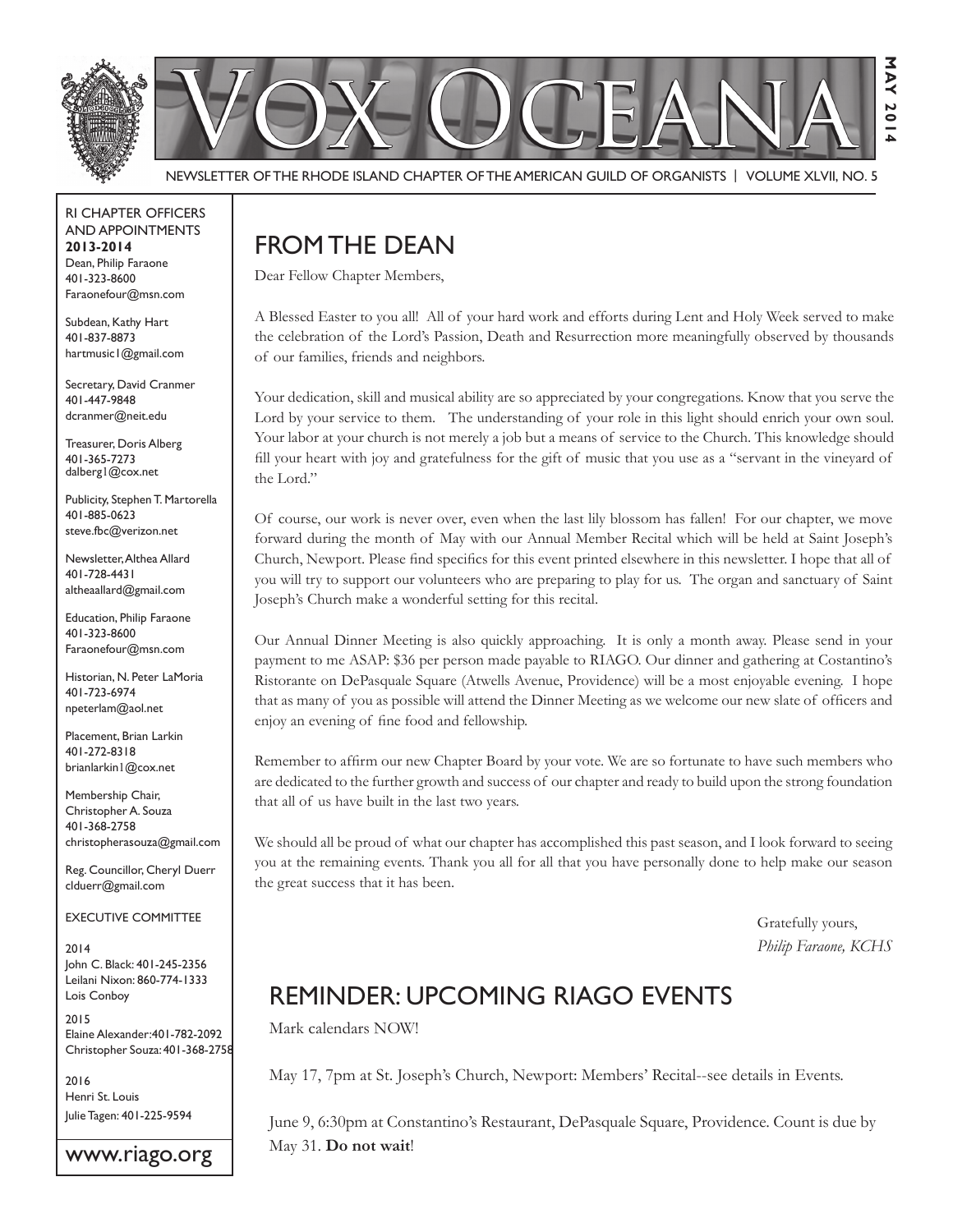#### RIAGO Schedule of Events

- **Wednesday, April 30 at 12:15 pm: Becky Silliman,**  student of **Barry Turley**, will play music of Purcell, Buxtehude, Bach, and Franck at All Saints' Memorial Church, 674 Westminster Street, Providence (Allsaintsmemorial.org).
- **Sunday, May 18 at 3:00pm:** Spring Choral Concert featuring *Requiem* by Faure and premiere performance of *The Newman Cantata* by Steven L. Jobe; **Geoffrey Greene**, director; **Alisa Cassola**, Soprano; **Barbara Youmans**, Alto; **Neil Letendre**, Tenor; **Paul Hutchins**, Bass. Newman Congregational Church, 100 Newman Avenue, Rumford. Suggested donation \$10 to benefit the church music program. 434-4742**.**
- **Saturday, May 17 at 7:30 pm** at Saint Pius V Catholic Church, 55 Elmhurst Avenue, Providence; \$20, \$15 seniors and students *and--*
- **Sunday. May 18 at 3:00pm** at Dartmouth High School, 555 Bakerville Road, Dartmouth, Massachusetts, proudly hosted by the town of Dartmouth, as it celebrates the 350th anniversary of the town's founding:
- *Sounds of the Settlers*: Sine Nomine choral ensemble will explore the music of 17th century America through the eyes of our nation's founders. The program will feature rarely heard sacred and secular music of the time, as well as a world premiere of a work by composer Joel Rust, setting the poetry of early Massachusetts pastor-poet Edward Taylor, commissioned in celebration of Sine Nomine's twentieth season. www.sinenominechoir.org
- **Sunday, May 18 at 7:00pm**: Annual Members' Recital: Saint Joseph's Church Newport. Performers are **Gigi Mitchell-Velasco, Paul Brooks, Winfred Johnson, Matthew Kelly** and **Margaret Clarke**
- **Monday, May 19 at 7:00pm**: Board meeting: Faraone residence.
- **Saturday, May 31 at 7:30 pm:** Commemorating the 125th anniversary of the consecration of the Cathedral of Saints Peter and Paul, the Gregorian Concert Choir and Festival Orchestra, **Rev. Monsignor Anthony Mancini, Director; Philip Faraone, Cathedral Organist,** presents *Great Music in a Great Space*, a concert of music performed in the cathedral over the past 125 years. Donation: \$10.

#### From the Sub-Dean

.

Included in the April TAO (page 76) is information about summer courses and workshops, in addition to the Boston national convention, which provide continuing education for choral and organ enthusiasts. I urge you to find a workshop that would be beneficial to you. Believe me, a good conference is worth your time and money!

Also, we really want to know your thoughts and wishes for programming for next year. The chapter belongs to ALL of us, and we want to take into consideration what you need! Please send me your ideas for anything you would like to see happen in our chapter in the next couple of years. Also tell me the best way to communicate with you. Do you want a better website? Are you satisfied with the email communications? Etc, etc.

*Kathy Hart*

#### Annual Meeting Plans

Our Annual Spring Dinner/Meeting will be held at Costantino Ristorante on DePasquale Square on June 9th at 6:30pm. The dinner cost is \$36 per person which includes gratuity. We hope to have as many members as possible come out for a great evening. The final count is due on May 31, so please send in your check made out to RIAGO for \$36 to our Dean, Philip Faraone at 51 Summit Drive Cranston, RI 02920 as we will be paying with one check.

Please be part of this special evening as we say thank you to Philip who is leaving office and welcoming our new Dean Kathy Hart and the other new members of the Board. We will recap this year's events and let you know what is being planned for the future.

#### **EVENTS, CONTINUED**

- **Sunday, June 1, at 4 pm**: **Chiduzie Madubata** performs an organ recital including Buxtehude, Bach, Messiaen, Vierne, Boellman, Widor, Grieg and Gawthrop at St. Stephen's Church, Providence. Free.
- **Monday, June 9 at 6:30pm**: Annual Dinner/Meeting: Costantino Ristorante on DePasquale Square, Providence. (*See item, this page*)